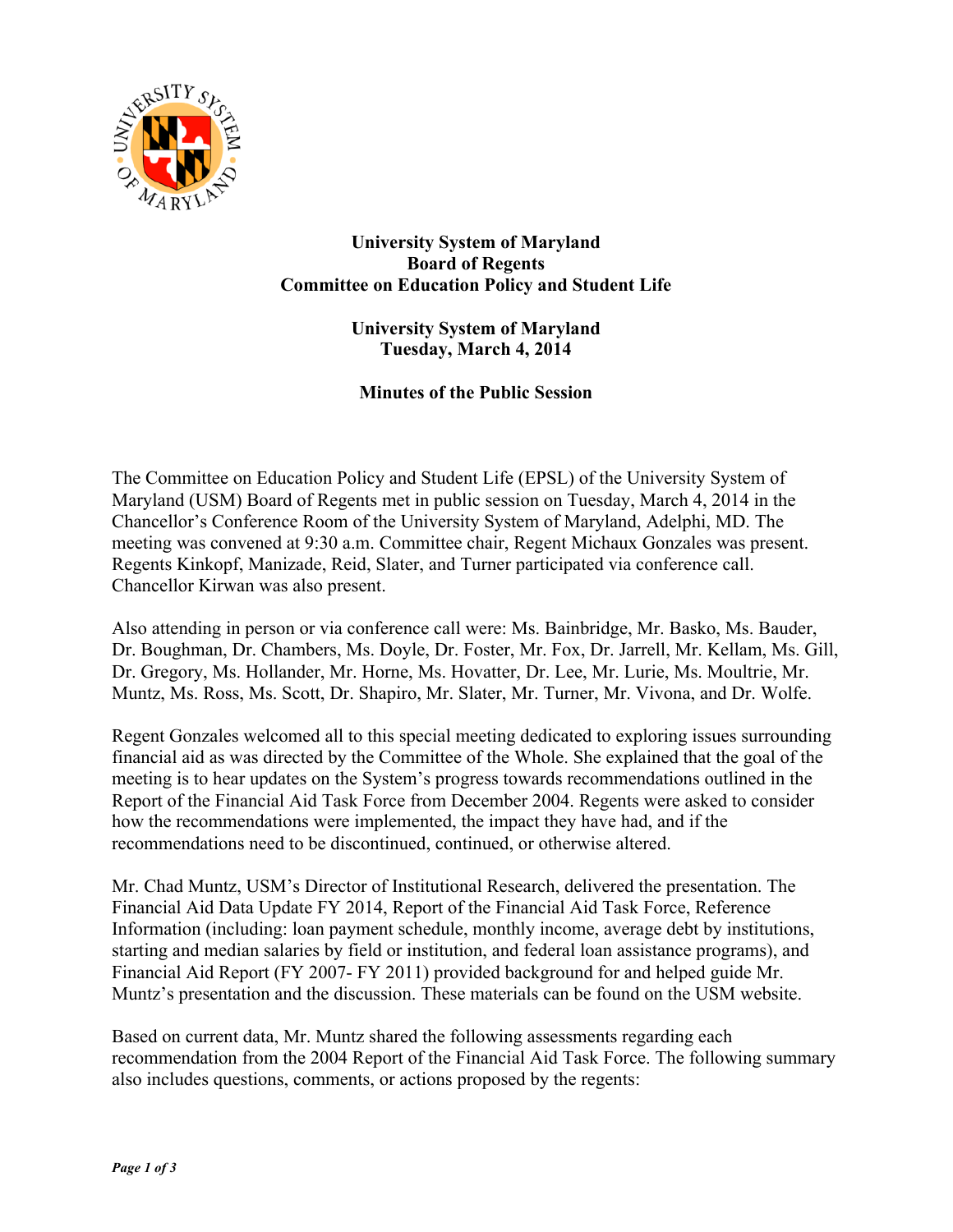# **Recommendation 1 – Decrease Student Debt Burden**

- Assessment:
	- o Freshmen Pell students continue to graduate with lower debt. They graduate with 25.5% less debt than their non-Pell peers.
	- o Transfer students have much less debt overall. Transfer Pell students have less debt than transfer non-Pell students, and both sets of transfer students have less debt than freshmen who begin at System institutions.
- Questions for further consideration:
	- o Is any debt acceptable? How much?
	- o How do the debt levels of in-state and out-of-state students compare?

## **Recommendation 2 – Target Institutional Funds to Need-Based Aid**

- Assessment:
	- o Progress is being made, but the System must continue its commitment to needbased.
	- o The amount of need-based, institutional aid rose 29% between 2004 and 2013; the amount of non-need, institutional aid decreased 72% between 2004 and 2013.
- Questions for further consideration:
	- o Is the balance or proportion of aid right?
	- o What proportion of performance-based aid goes to students with need?
	- o To what extent is aid to out-of-state students skewing the data?
	- o Are data available for in-state students only?

### **Recommendation 3 – Tie Goals for % of Need Met to Peers**

- Assessment:
	- $\circ$  Progress is not as expected. Most USM institutions fell below the 75<sup>th</sup> percentile of peers in percent of need met for undergraduates.
	- o However, Mr. Muntz suggested, and Ms. Bauder agreed, that this might not be the right measure. Many institutions include loans in their measurements for percent of need met. If we measured need met that way, we'd be working against recommendation 1.
- Questions and thoughts for further consideration:
	- o Are we measuring what's important?
	- o To what extent are our peers using loans in their measurement of percent of need met?
	- o Consider restating the goal as a comparison to our peers as opposed to meeting the 75<sup>th</sup> percentile criteria.
		- Where do we rank in the amount of unmet need when factoring in cost of attendance? Consider using the Pell COA, as it is more standardized.

### **Recommendation 4 – Target Institutional Funds to Need-Based Aid**

- Assessment
	- o Progress has been made, but "balance" may mean different proportions at different institutions.
- Question and thought for further consideration:
	- o Is the proportion of need-based aid appropriate?